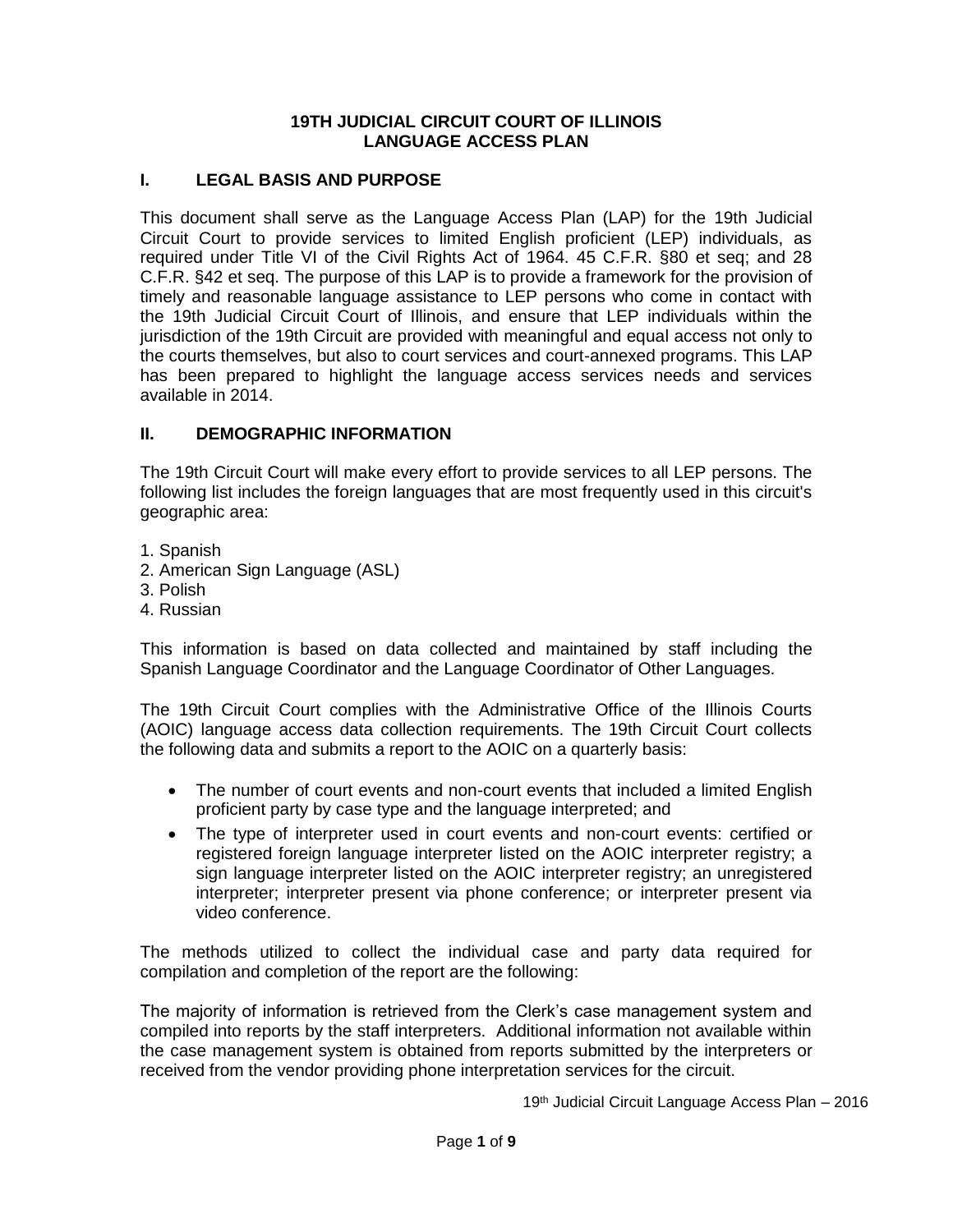## **III. LANGUAGE ASSISTANCE RESOURCES**

## **A. Interpreters in the Courtrooms**

# **1. Determining When an Interpreter is Needed**

The 19th Circuit Court strives to utilize three primary methods for ascertaining the necessity of an interpreter in a given proceeding.

**First, the LEP individual may proactively request an interpreter, whether through counsel or pro se, or completing and filling out forms available on the AOIC Access to Justice website, to provide language assistance.** Signs should be displayed at locations throughout every courthouse that refer litigants to where they can request assistance if LEP litigants require an interpreter. The signs state "You may have the right a court-appointed interpreter in a court case. Please check with a court employee for assistance." The need for an interpreter may also be made known in the courtroom at the time of the proceeding.

In a case where the Court is mandated to provide an interpreter, but one is not available at the time of the proceeding, even after the court has made all reasonable efforts to locate one as previously outlined in this plan, and telephonic interpreting is not deemed acceptable by the judge, the case will be postponed and continued on a date when an interpreter can be provided.

**Second, a judge or other court employee may determine that an interpreter is appropriate for a certain proceeding.** Where it appears that an individual is incapable, due to limited English proficiency, of understanding and communicating at the level required in a given proceeding, the judge or other court personnel should offer the appointment of an interpreter. Many individuals who come into contact with the court system are unaware of the availability of interpreters and similarly lack knowledge of the level of English proficiency required to meaningfully participate in court proceedings, and as such, it is imperative that judges and court personnel play an active role in identifying LEP individuals.

**Third, in certain types of cases, other stakeholders in the court system should be able to notify the court that an interpreter will be needed for an upcoming proceeding.** For example, an attorney involved in the case; a social worker; a probation officer; or an official from a correctional facility might contact the court on behalf of an LEP individual.

Notice can come from a variety of sources and the court will be mindful of those needs and take reasonable steps to assure langauge assistance needs are met.

# **2. Court Interpreter Qualifications**

In the Foreign Language Court Interpreter Act, the Supreme Court was given the authority to establish and administer a program of testing and certification for foreign language interpreters through its AOIC. 705 ILCS 78. Pursuant to its statutory authority, the AOIC has created a statewide certification program. In order to receive certified status in Illinois, an interpreter will have to pass rigorous written and oral examinations

19th Judicial Circuit Language Access Plan - 2016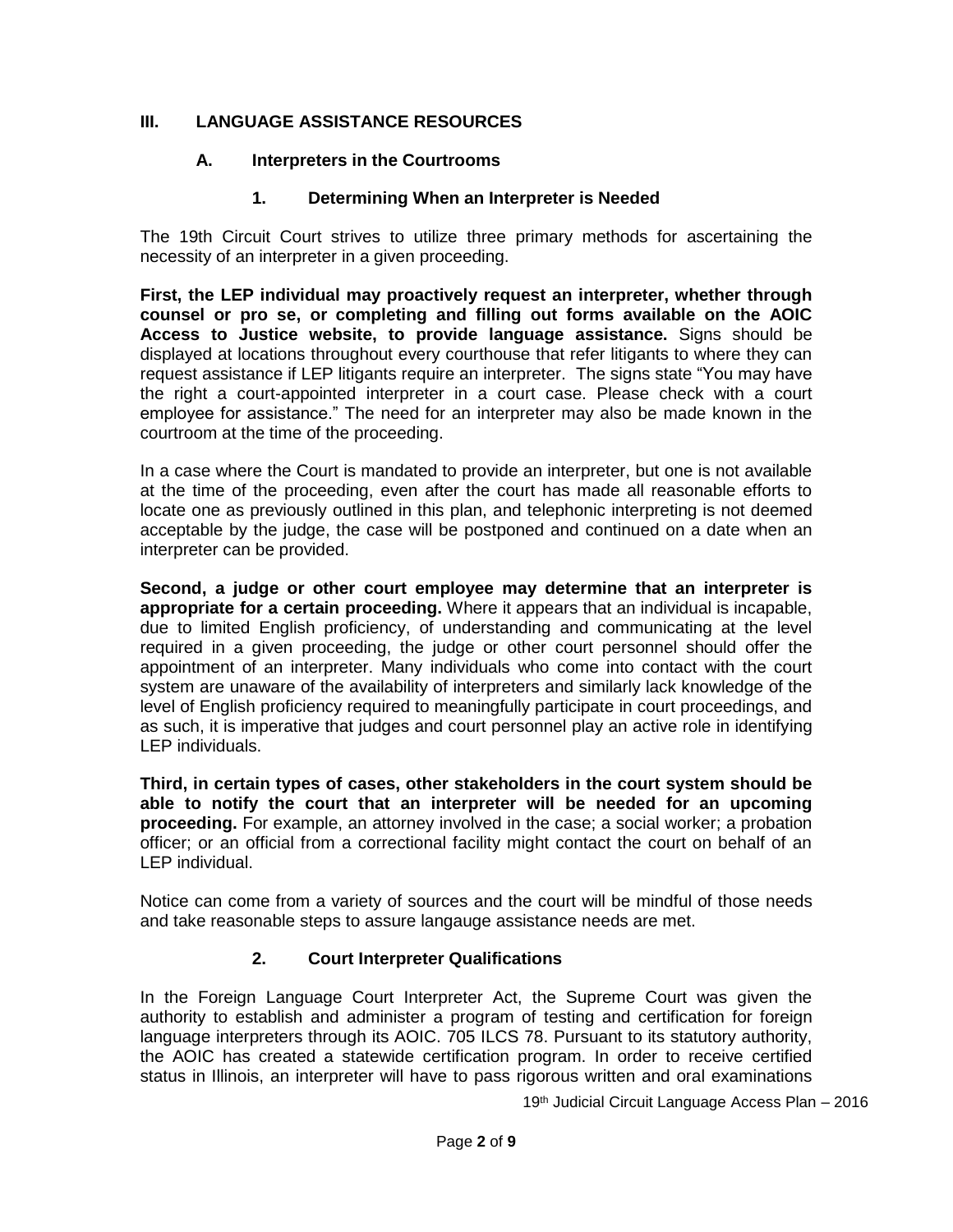that test for skills, vocabulary, ethics and court procedural knowledge. The AOIC maintains a statewide registry of interpreters that is distributed to the circuit courts and contains contact information for interpreters in numerous languages. After the AOIC receives results from the certification exams, the registry will indicate which interpreters have achieved "certified" or "registered" status.

In accordance with Illinois Supreme Court Language Access Policy, the decision to provide an interpreter for any legal proceeding is left to the discretion of the judge, who must decide whether a party or witness has a limited ability to speak and understand English.

Applications are reviewed and promising candidates in the Spanish language are contacted by a full-time interpreter who speaks with the candidate in both Spanish and English in an effort to assess the individual's potential for success. If he or she determines that the individual is lacking skills in one language or the other, he or she will not offer them an interview. If the candidate appears competent, an interview is scheduled.

Our interview "team" consists of one full-time interpreter, and one or more administrators from Judicial Operations. In addition to asking questions of the candidate, we discuss the importance of confidentiality, reliability, ethics and explain that they will have to undergo a background check. A request for at least 3 non-relative references is also made if they have not already been provided.

The training program is basically a three-step program. Shadowing, Being Shadowed and Evaluation.

Initially, a candidate is scheduled to "shadow" one of our experienced interpreters. The experienced interpreter may be one of our staff interpreters or one of the more experienced contract interpreters in the branch (i.e. traffic) courts. When a potential candidate is shadowing, they will be orientated regarding proper interpreting etiquette by following an experienced interpreter as they work. We do not establish how many times a potential candidate may shadow an experienced interpreter but most are ready to progress to the next stage of training within 2 or 3 times of a 3 hour shadowing session. When shadowing, the potential candidate is not compensated.

When the potential candidate feels he or she is prepared to progress, they will then "be shadowed" by one of the experienced interpreters. The first time a potential candidate is being shadowed, they will alternate interpreting with the experienced interpreter. The experienced interpreters will counsel the potential candidate on what they did wrong and did right during breaks between interpretations. Our experience has been that giving immediate feedback to the potential candidate helps the candidate gain confidence and develops consistency in the manner interpretations are provided in the courts. Once again, these sessions are conducted in the branch courts and the court session lasts 3 hours.

The second time a candidate is being shadowed, the candidate is responsible for providing all of the interpreting services for that 3 hour court session. The experienced interpreter will again provide constructive criticism to the candidate. When being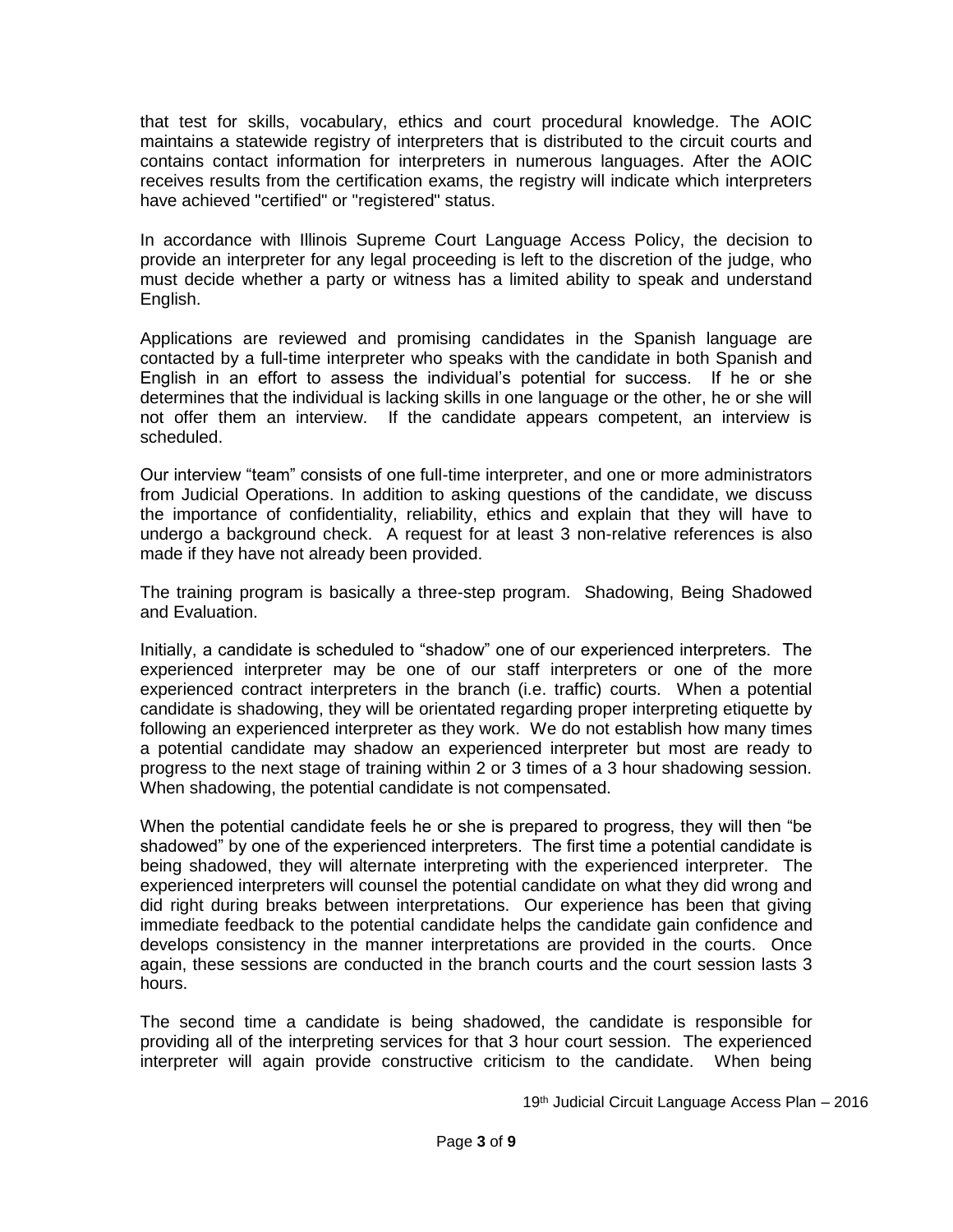shadowed, candidates (as well as the experienced interpreters) are compensated for their time.

After the second session of being shadowed, the full-time staff interpreter will then schedule a time to follow the candidate and evaluate whether or not they are able to professionally, accurately and efficiently interpret. Candidates who are deemed "qualified", will then be added to the roster of Lake County interpreters.

Candidates who are deemed "not qualified", are invited to return to the first stage of orientation which will again be without compensation, or repeat the second stage of orientation if they are close to being "qualified". If they do not want to return to the first stage then we do not schedule them for any further court sessions. The determination whether a candidate is "qualified" or "not qualified" rests within the discretion of our fulltime staff member.

The county does not contract with or use any outside agencies for procuring interpreters but provides for them on an as needed basis.

# **3. Providing Interpreters for the Court**

## **a. For Felony, Misdemeanor, Traffic and Juvenile Matters**

Pursuant to the Illinois Criminal Proceeding Interpreters' Act, an interpreter must be provided, at no cost to the accused, to all defendants charged with misdemeanors or felonies, who, due to limited English proficiency, are unable to understand the proceedings or express themselves in a manner that is clearly understood by counsel, court, and jury. 725 ILCS 140/1.

The 19th Circuit Court complies with the Illinois Criminal Proceeding Interpreters' Act and provides interpreters if needed for misdemeanor and felony proceedings. If an interpreter is needed but one is not available, the judge stays the proceeding until an interpreter is available.

In the branch court, the interpreters cover traffic and ordinance matters including trials. Services provided at the juvenile courthouse include a variety of hearings including adjudicatory, custody, detention, dispositional, and permanency hearings. They also provide services for bench trials in the juvenile courts.

The court uses both telephonic and contract interpreters for foreign languages that are not frequently used in the Court.

## **b. For Civil and Family Matters**

The Illinois Supreme Court Language Access Policy provides that courts should appoint an interpreter for any legal proceeding, including civil cases and court-annexed proceedings. Recognizing the limited resources for language access, funding priority should be given to providing interpreter services to low and moderate income persons.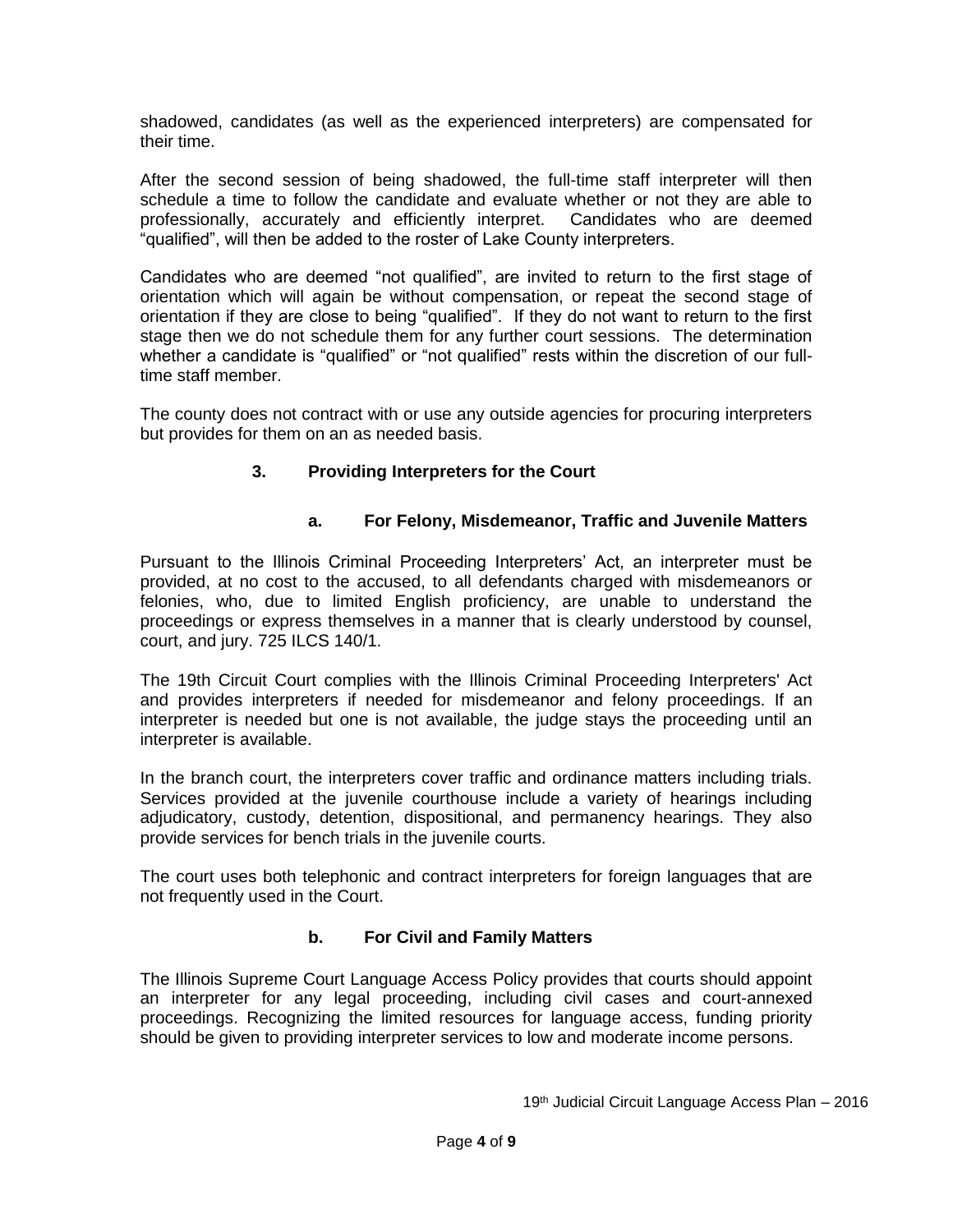Language access has also been incorporated into Supreme Court rules in mediation settings. Illinois law requires that, where a judicial circuit chooses to implement a mortgage foreclosure mediation program, it must provide resources for "meaningful language access for program participants." Ill. Supr. Ct. R. 99.1 (d) (iv). Illinois law also requires that, "where a litigant can only communicate in a language other than English, the court will make a good-faith effort to provide a mediator, and a pro bono attorney where applicable, and/or an interpreter who speaks the language of the litigant who needs English assistance." Ill. Supr. Ct. R. 905.

A full-time Spanish court interpreter is provided for all civil and family cases at the presiding judge's discretion. In particular, the interpreter is available for Mortgage Foreclosure, Small Claims, Forcible Entry and Detainer and Dissolution Prove-up matters. If there is an interpreter available for a longer period of time, they will also do (civil) trials and extended hearings

In addition to the full-time Spanish interpreter, an additional Spanish interpreter is also provided for the IV-D Child Support cases. The court also provides Spanish speaking mediators for parties referred to the Access and Visitation program as well as for the foreclosure mediation program.

Consistent with Supreme Court Rule 905, in cases where a litigant can only communicate in a language other than English, the court will make a good-faith effort to provide a mediator, and a pro bono attorney where applicable, and/or an interpreter who speaks the language of the litigant who needs English assistance.

If a different language interpreter (i.e. Polish, Russian, Korean, etc.) is needed for a case, every attempt is made to coordinate the civil case to be on the same day as the different language interpreter is going to be in the courthouse on a criminal matter. Alternatively, telephonic interpreting remains a viable alternative for the hearings.

# **B. Beyond the Courtroom: Services for LEP Individuals**

The 19th Circuit Court is also responsible for taking reasonable steps to ensure that LEP persons have meaningful access to services outside of the courtroom. LEP individuals might never make it to the courtroom in the first instance without the assistance of court staff and other personnel. This presents challenges for court employees that are not bilingual and must assist LEP persons without an interpreter.

For mandated court services (i.e. Adult Probation, Juvenile Probation, Psychological Services), interpreting services shall be made available the same as if the individual in need of language assistance was in the courtroom. These services include intake appointments, pre-sentence investigation reports, psychological evaluations and fitness interviews.

The Nineteenth Judicial Circuit shall also provide dual two-way handsets available for use by probation officers. The dual two-way handset can accommodate communication barriers with the probationer or in the case of juveniles involved in the system, with their family.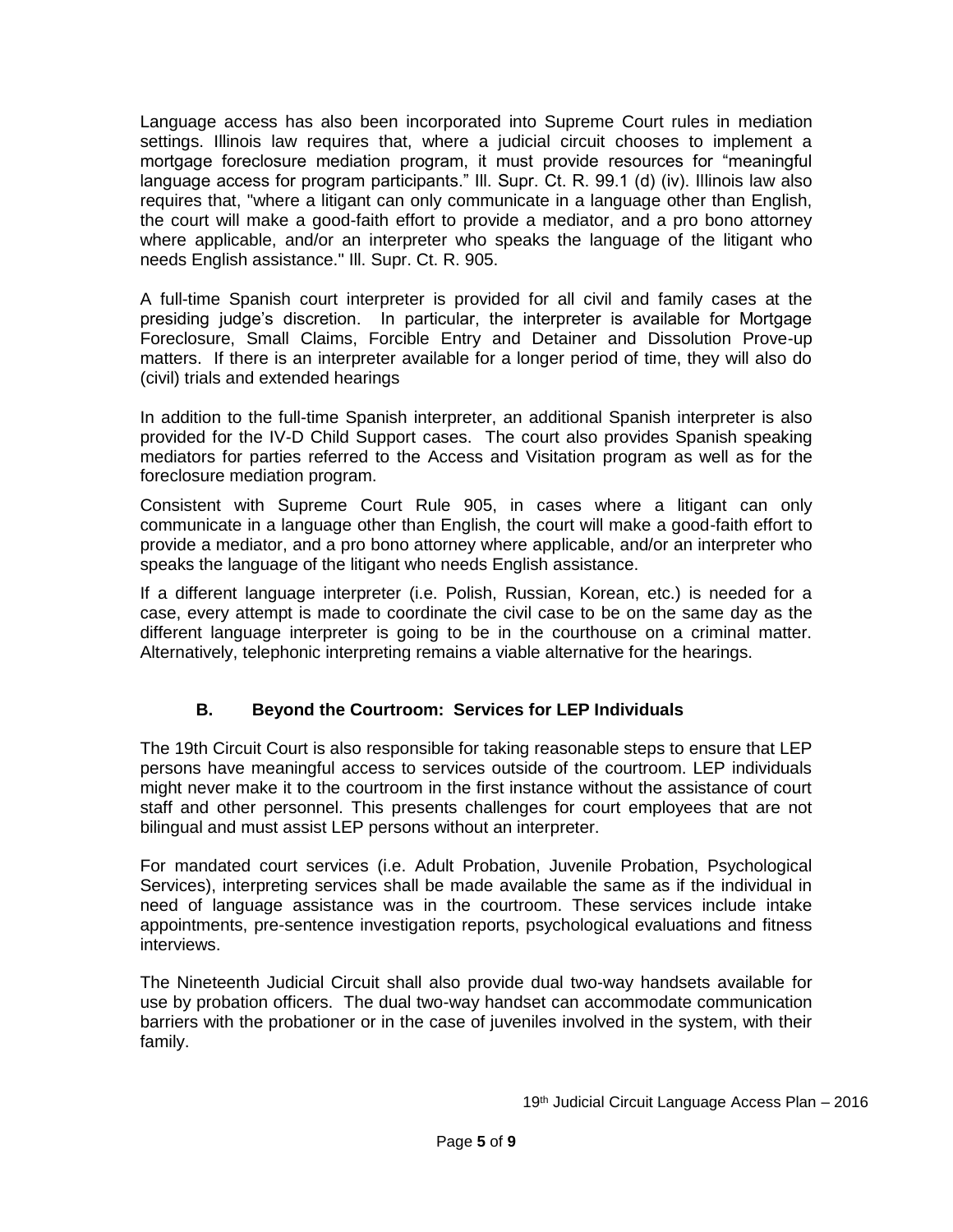The Nineteenth Judicial Circuit shall also contract with treatment and educational agencies which offer services in other languages.

To facilitate communication between LEP individuals and court staff, the Court uses the following resources to the degree that resources are available:

Staff court interpreters or independent interpreter contractors

Bilingual employees

Telephonic interpreter services

### **IV. TRAINING OF COURT STAFF**

The 19th Circuit Court is committed to the training of court staff and to increasing awareness of LEP issues and responsibilities among court staff and other professionals who regularly come into contact with the courts. One critical component of language access is the identification of an LEP person who needs language assistance, whether the situation is presented during a courtroom proceeding or other court-related activity or function. Education and training concerning the rights of, and procedures regarding, LEP individuals should be provided on a regular basis for all courthouse personnel, including courtroom clerks, deputies, and all filing and records staff. All personnel should be reasonably capable of identifying an LEP individual in need of language assistance and of directing that individual to the appropriate resources (*e.g*., interpreter services, help desks, translated forms and brochures).

The AOIC, in coordination with the Illinois Supreme Court Commission on Access to Justice and the Illinois Judicial Conference Committee on Education, is responsible for ensuring that judges and other personnel of the court are provided with quality ongoing training about the provision of services to the LEP population.

This includes providing all judges, court personnel, and court-appointed professionals with training on the following: legal requirements for language access; court policies and rules; language services provider qualifications; ethics; effective techniques for working with language services providers; appropriate use of translated materials; and cultural competency.

At a minimum, with very little cost or specialized training, mandatory education concerning the needs of LEP persons should be provided on an ongoing basis to judges and courtroom personnel so that they are able to perform the following tasks within the courtroom:

- Identify LEP persons
- Ascertain the native language of the LEP person
- Access language assistance tools and interpreter services
- Inform LEP person of language assistance services and reference materials available

19th Judicial Circuit Language Access Plan - 2016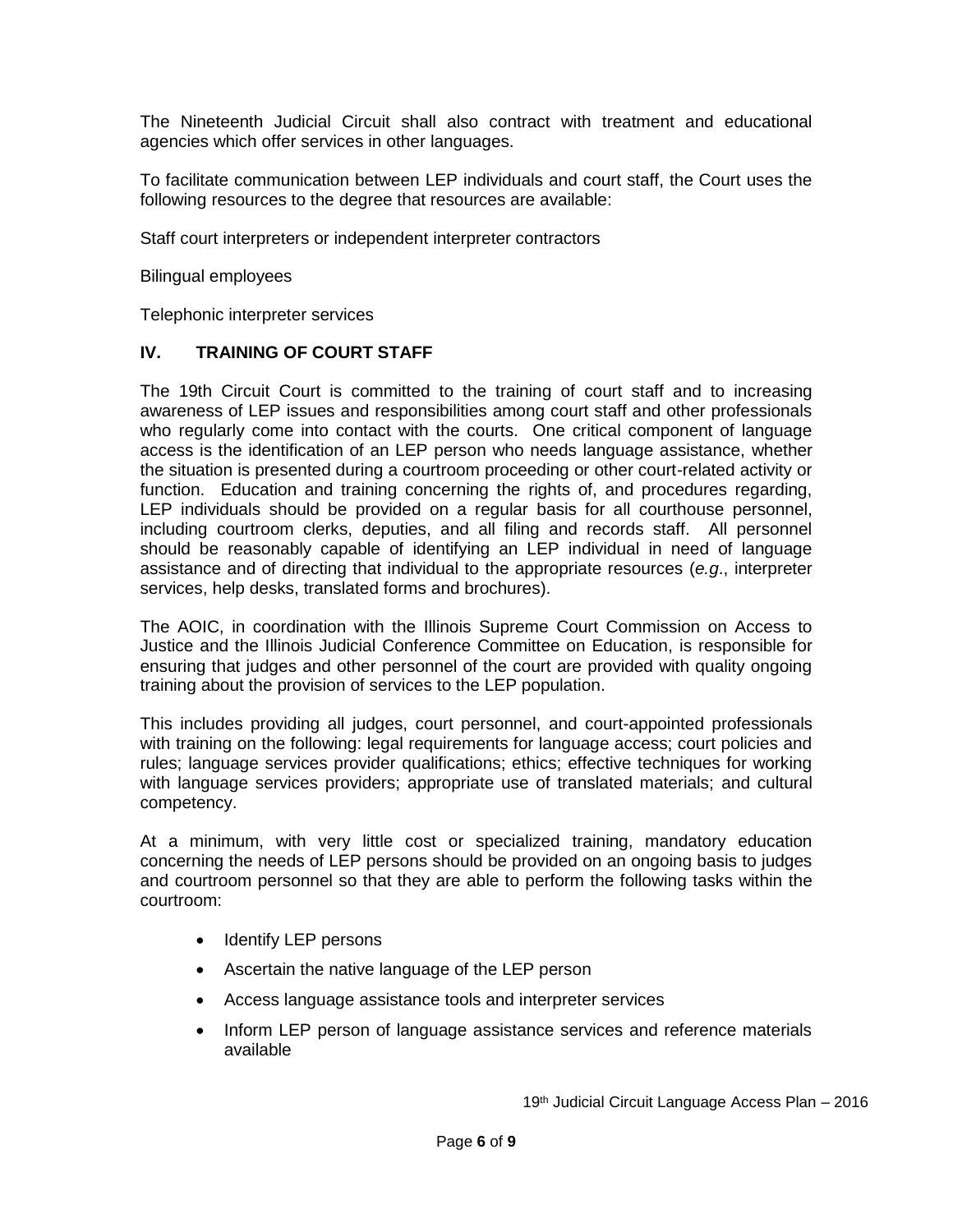- Provide "Need Language Assistance?" signs or forms near or within the courtroom
- Use a language identifier sheet or bench card
- Note in the docket and/or order that language assistance was required and provided

The 19th Circuit will work in collaboration with the AOIC to ensure that all judges and court personnel receive relevant language access trainings and have the adequate support to provide language access services as needed.

Training and learning opportunities currently offered will be expanded or continued as need. Those opportunities include:

- Interpreter coordinator training
- Scheduled diversity training
- New employee orientation training
- Judicial officer orientation on the use of court interpreters and competency

To communicate with the court's LEP constituents on various legal issues of importance to the community and to make them aware of services available to all language speakers, the Nineteenth Judicial Circuit Court of Lake County, Illinois may develop and provide community outreach and education and seek input from its LEP constituency to further improve services.

# **V. PUBLIC NOTIFICATION AND ONGOING PLAN EVALUATION**

The Language Access Plan of the 19th Circuit is subject to review and approval by the Chief Judge and the Executive Director. Upon approval, the Plan will be submitted to the AOIC. Any revisions to the plan will be submitted to the Chief Judge and the Executive Director for approval, and then forwarded to the AOIC.

The AOIC's Language Access Services Specialist will coordinate and facilitate the Supreme Court's approval of the various circuits' Language Access Plans. Additionally, the plans will be available to the public via the AOIC.

## **VI. STATE WIDE GOALS AND BEST PRACTICES**

Ultimately, as identified by the Illinois Supreme Court Policy, it is the goal of the Illinois Supreme Court that every LEP individual in the state will have meaningful access to the justice system. As such, the 19th Circuit will strive to ensure that:

- Signs pointing LEP persons to language assistance will be posted in at least one key spot in every courthouse in Lake County.
- Court personnel in every courthouse in Lake County will know how to identify an LEP individual and will have access to a language identification flashcard

19th Judicial Circuit Language Access Plan – 2016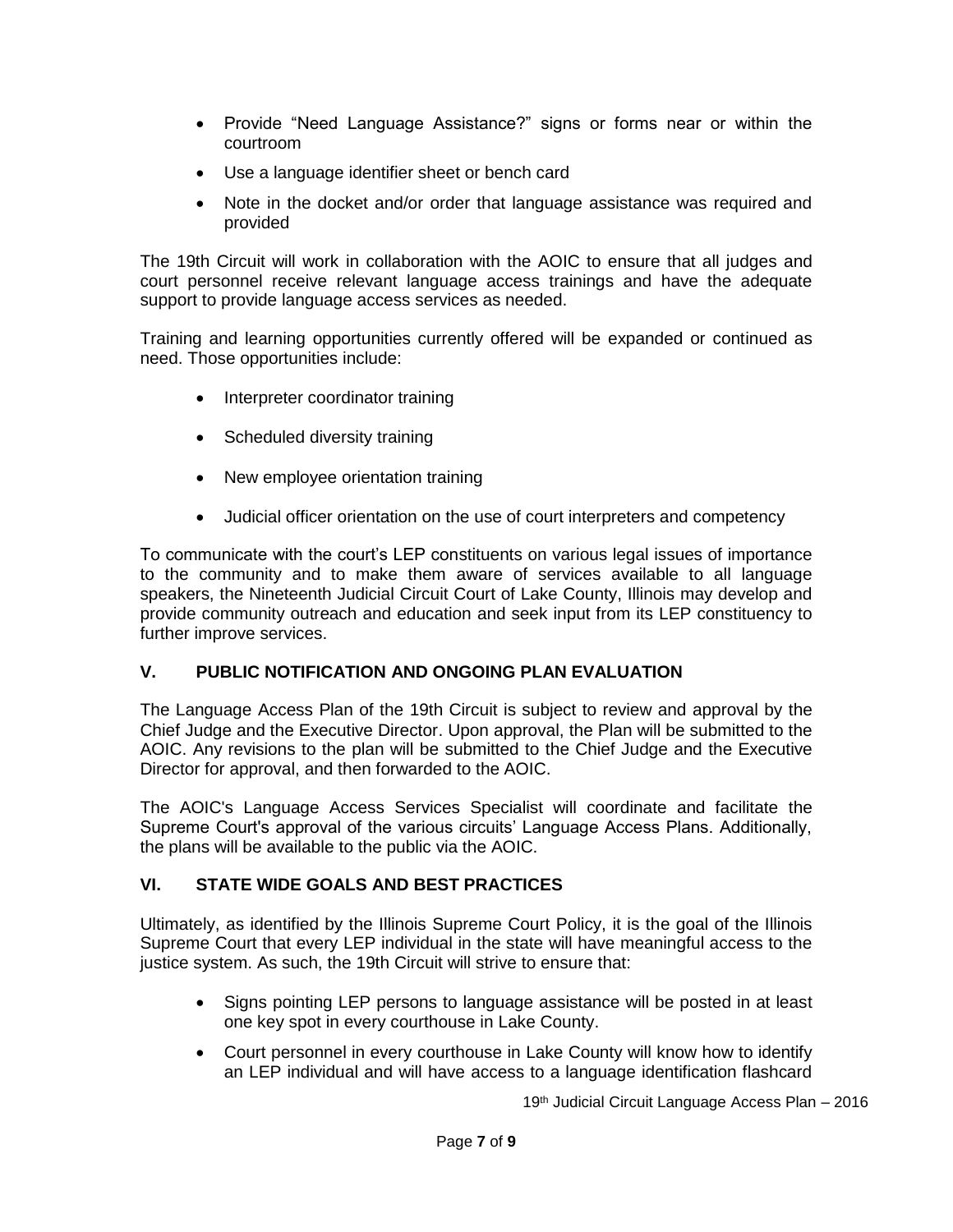(or other relevant resources) in order to help the LEP individual to obtain assistance; and then, will know where to direct that LEP party to get additional assistance.

- Certified, registered, or otherwise qualified interpreters are provided, at no cost to the litigant, in both criminal and civil matters any time an individual is unable to understand and communicate effectively in a court proceeding due to limited English proficiency.
- A statewide list of certified interpreters is available to the administrative staff of this circuit.
- All interpreters who are listed as certified have, at a minimum, passed an ethics screening and a test of their interpreting skills in a legal setting.
- Avenues of communication are in place between law enforcement officials and court personnel so that an individual's status as an LEP individual is identified and noted prior to his or her first appearance in court, thereby reducing the likelihood of delay.
- A system is implemented whereby a person's status as LEP is noted within all civil case files, thereby reducing the likelihood of excessive delays.
- LEP persons are able to meaningfully participate in court-annexed programs, and that LEP services are available for all court, clerk and court-annexed programs.
- This plan is reviewed regularly by administrative staff to ensure that it accurately reflects and addresses the needs of the LEP populations it serves.

### **VII. CIRCUIT COURT GOALS AND ACTION STEPS**

The 19th Circuit Court will strive to accomplish the following actions steps in the coming year to address language access:

- Designate one or more individuals who will be responsible for conducting an annual assessment.
- Research new procedures and practices proven to enhance the provision of more efficient language assistance services and implement changes as funding is made available.
- Conduct annual training of court staff and regular contract staff interpreters on issues related to best practices of court interpreting.
- Consult with internal resources, advocacy organizations, subject matter experts, and applicable research to determine effective practices for assessing and implementing best practices, to include customer service, marketing, outreach, technical assistance and other methods for delivering excellent, professional service.
- Coordinate with the Clerk of the Circuit Court to insure that services are provided for all individuals in need of language assistance.